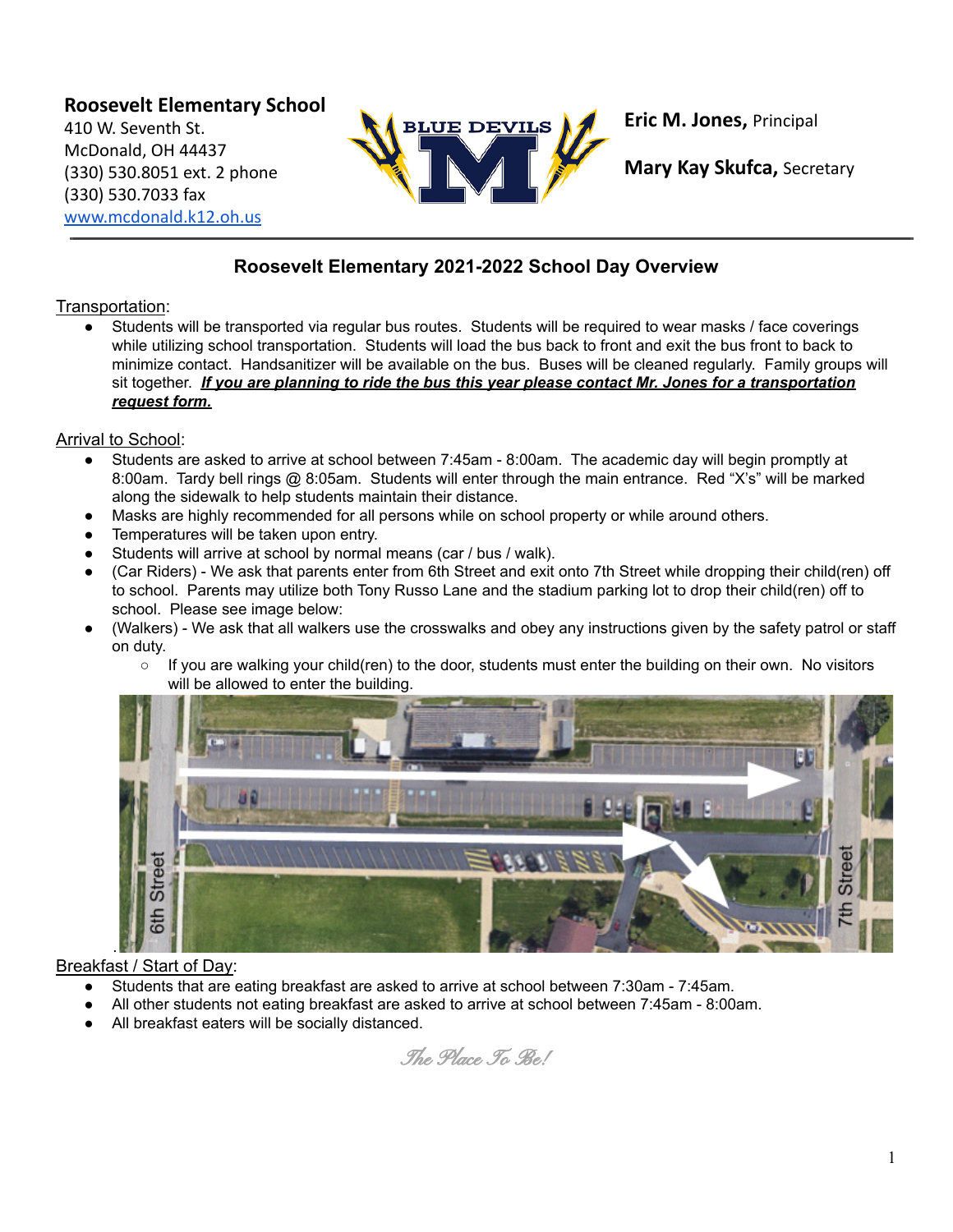- Masks are highly recommended for all persons while on school property or while around others.
- Classroom teachers will be present as students enter the classrooms at 7:45am.
- *Again, we ask that all students not eating breakfast arrive no earlier than 7:45am.*
	- Any students arriving prior to 7:45am, not eating breakfast, will report to the gym.
	- Students will maintain social distancing.
	- At 7:45am students will be released to their respective homerooms.

### Student Lunches:

- Morning lunch counts will be taken by homeroom teachers
- Cafeteria and gym area will used for lunches
	- Staff will be present to monitor students and help them with their lunch items
	- Students will have assigned seating
	- Masks are highly recommended for all persons while on school property or while around others.
	- Students will sanitize upon entry into the gym / cafeteria
	- Students with a peanut allergy will be seated with friends in their own area
- **Lunch Schedules** 
	- Grade K/1 10:15am 10:45am
	- Grade 5/6 10:50am 11:20am
	- Grade 3/4 11:25am 11:55am
	- Grade 2 12:00pm 12:30pm
		- Fans will be used in cafeteria
		- Dividers will be opened to allow more ventilation between the gym and cafeteria
		- HVAC system will be circulating fresh air from outside
- Home for lunch
	- Please bring in a note stating your child will be getting picked up for lunch.
	- Please have the children back to the building by the end of their scheduled lunch period.

#### Some Notes:

● Recess

- Playground / Equipment may be used. Equipment will be cleaned regularly.
- Classrooms
	- 3 foot minimum distance (nose-to-nose)
	- All students will sanitize upon entering a classroom
	- Masks are highly recommended for all persons while on school property or while around others.
- **Restrooms** 
	- Conducted as normal
	- The distance markers will remain outside the restrooms.
- **Water Fountains** 
	- Water fountains will remain turned off for the remainder of the school year.
	- Your child may bring a water bottle to school to use during the day.
- Custodial staff will clean and sanitize all chairs, desks, door knobs, railings, restrooms, etc... throughout the day.
- **Specials**

The Place To Be!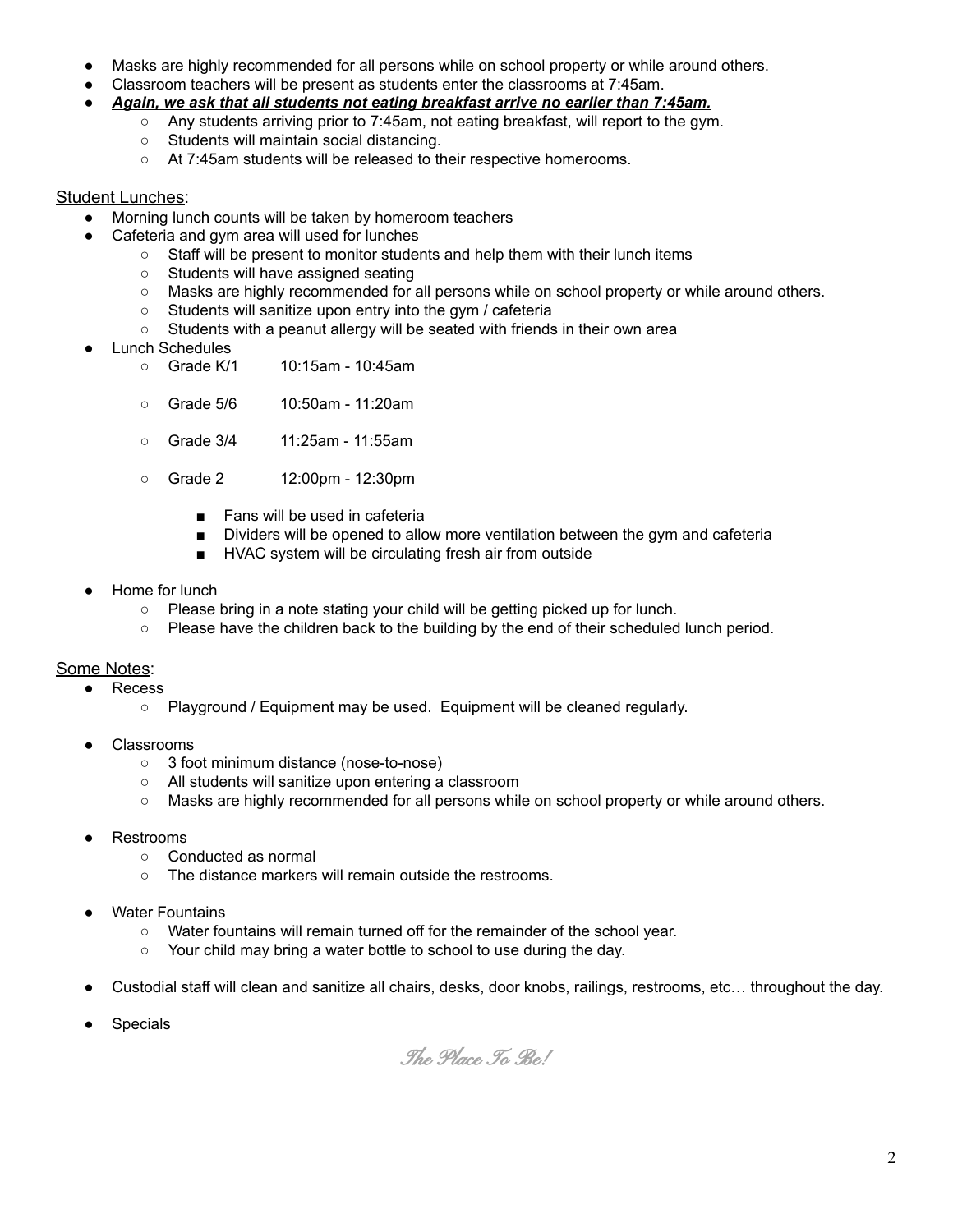- All grades will return to their normal ([A-D](https://docs.google.com/spreadsheets/d/1eaus1ip6JIh3PtSkx0mfjm0mmih3UlQeKXbYbHPXcDg/edit?usp=sharing) day) specials rotation.
	- Colored copy will be given to each student
- All specials will be held in their respective areas.
- Grade 5 6
	- All students will sanitize while entering each classroom
	- Classrooms will be sanitized between each rotation
	- All safety guidelines and procedures will be in place / continue
	- Students will be able to move a little more throughout the day
	- Allow teachers to have full access to their classrooms / resources for all lessons

The Place To Be!